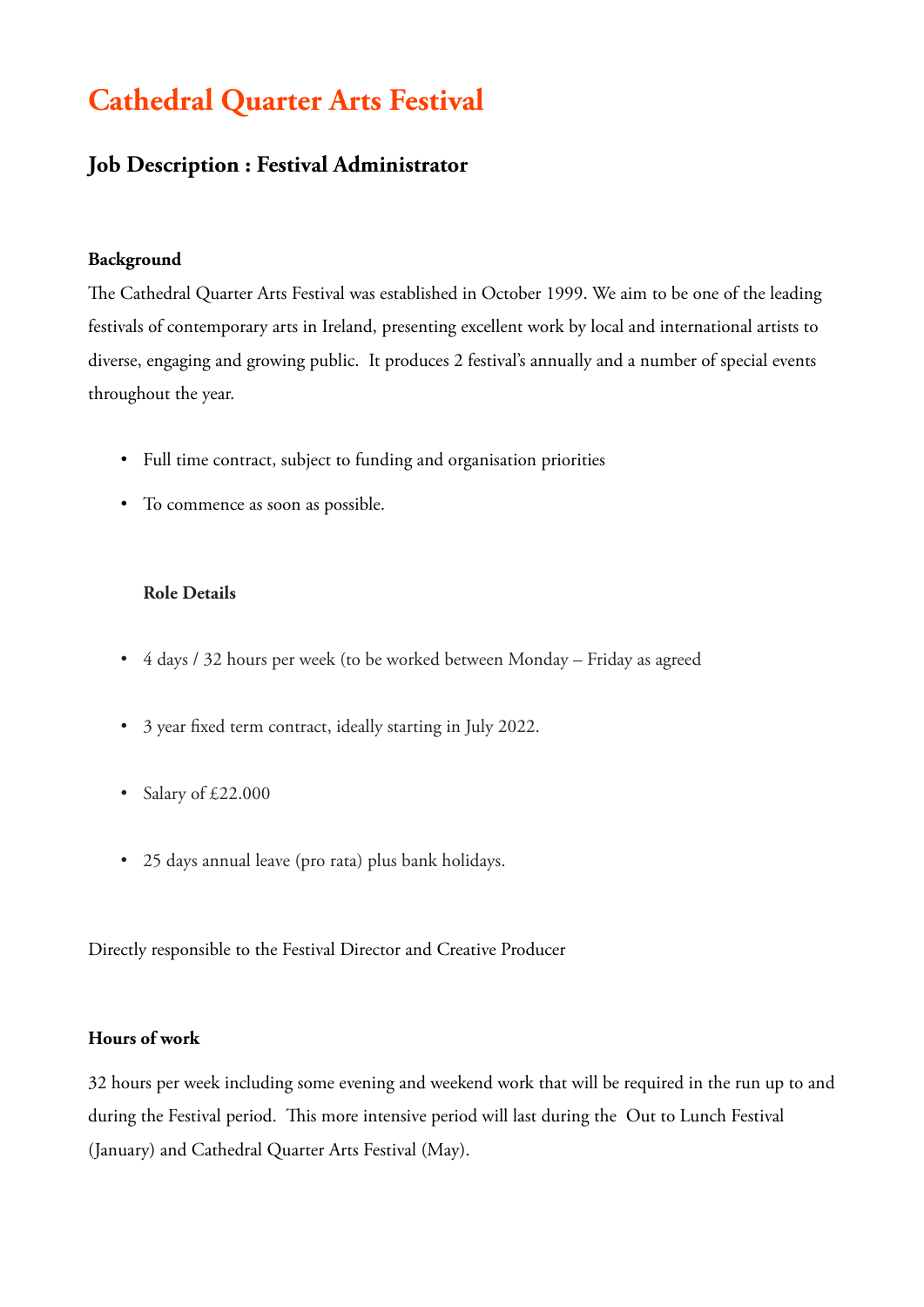Probationary period: Six months

Termination and Notice periods : A four-week notice period applies for both parties.

#### **Purpose of the Post**

The Festival Administrator co-ordinates and manages administration of the festival office, and provides support to the Festival Director and Creative Producer in the delivery of the Festival's annual programme of events.

Main duties and Responsibilities:

- 1. Office Management and Programme Delivery
	- Manage the day-to-day administration of the CQAF office, including setting up and maintaining effective office systems, handling telephone and email enquiries, maintaining clerical and archive systems, monitoring and maintaining equipment and supplies, post, filing, contracts and subscriptions.
	- As with all other staff, supporting the delivery of individual events within and outside the Festival period by representing the organisation and assisting with front of house, box office and hospitality duties as agreed in advance with the Festival Director.

#### **Box Office**

• Using our Ticketing system, Ticketsolve, set up new festival shows (training can be provided). Issue refunds in the event of cancellations/postponements. Manage Customer lists and liaise with venues regarding capacity.

#### **Seasonal Staff and Volunteer Management**

 Coordination of seasonal staff management and our team of volunteers. Set and maintain a highly professional attitude towards delivering the Festival for all members of the seasonal team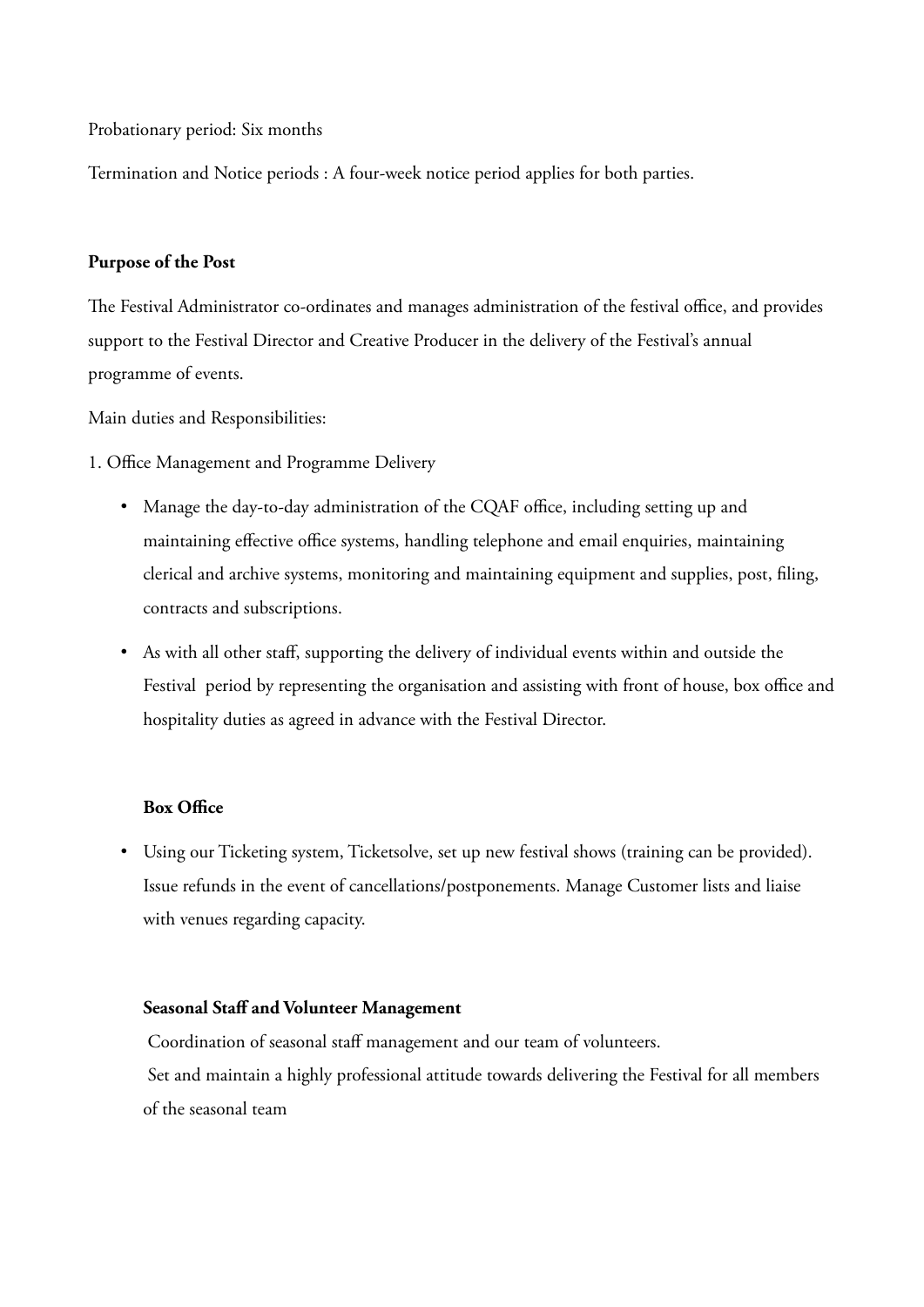#### 2. **Financial Management**

- Management of the Festival's finances on a daily basis including prompt payment of invoices and banking of receipts and keeping accurate records of all transactions.
- Assisting the Festival Director with the preparation and monitoring of annual budgets and forecasts in consultation with other Festival staff.
- Assisting the accountants and auditors with the preparation of quarterly management and annual statutory accounts through the timely submission of records of transactions and all other related financial information.

Commission and Companies House returns.

- Oversight of pension arrangements for the company and its employees.
- To support the Festival Director in both drafting grant applications and fundraising proposals for the Festival and monitoring all funding agreements to ensure the Festival complies with all terms and requirements therein.
- To contribute to the drafting of tender documentation for management and other services required to deliver the annual programme of activities.
- All financial duties to be in accordance with the Company's agreed financial management rules and procedures.

#### 3. **Governance & Policies**

- Management of the preparation and circulation of papers for the Annual General Meeting, Board meetings and other subcommittee meetings as required.
- Attendance at Board meetings and other related meetings as required including the taking of minutes and notes.
- Assist the Festival Director with compliance to Companies House, HMRC and other statutory bodies on matters relating to company and charity law and finance.
- Assist and advise the Festival Director and the Board of Directors on the Company's procedures to ensure they reflect current best practice.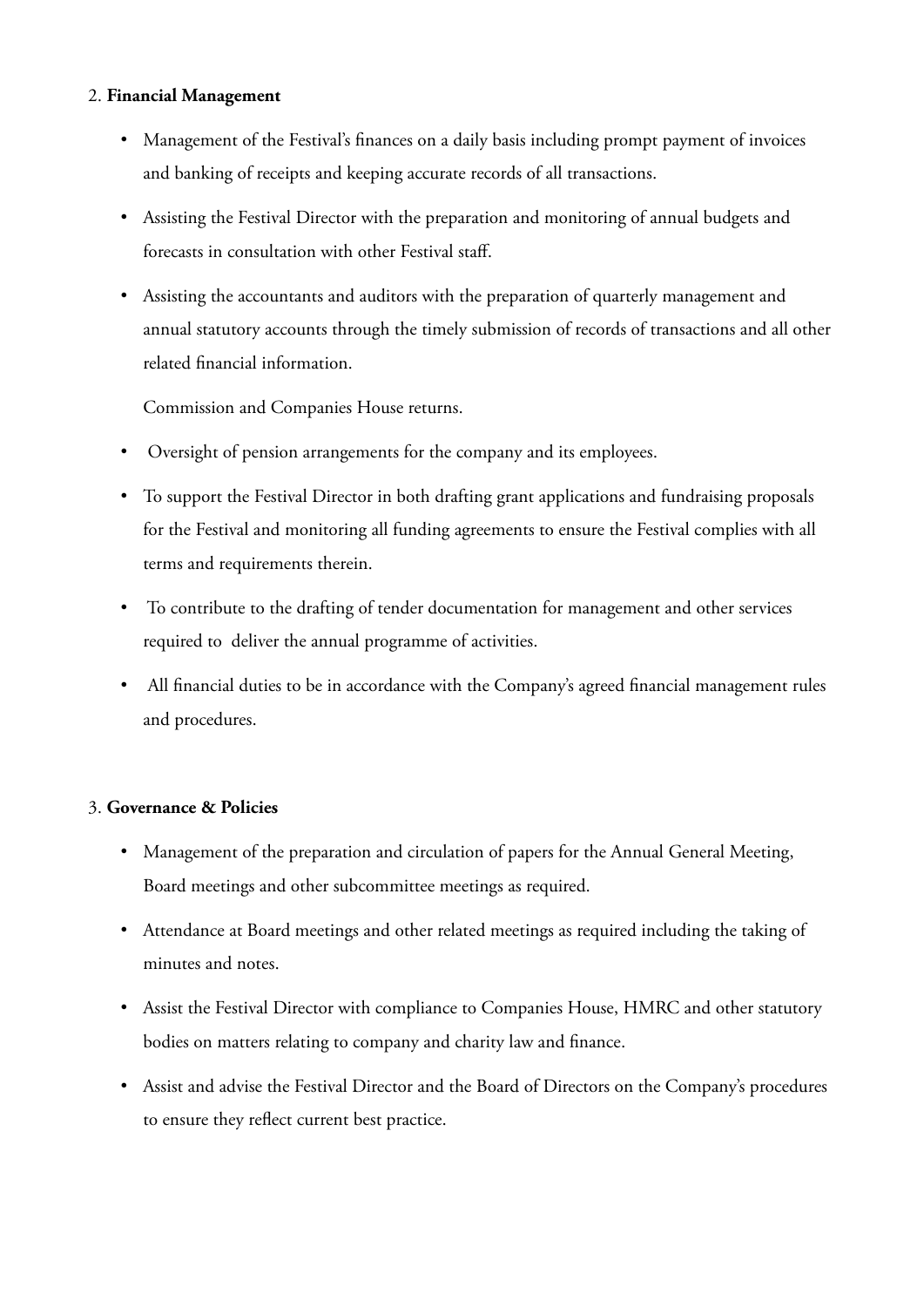• Liaise with and advise line managers in the drafting of company policies, as appropriate, such as child protection, health and safety and other employment related matters and disseminate these to employees, stakeholders, artists and service providers.

#### 4. **HR Management**

- Assist the Director and Creative Producer in managing and maintaining HR systems including the recruitment and advertisement of posts to ensure compliance with legislative and good practice.
- Preparation of employment contracts and service agreements for freelancers in consultation with the Festival Director
- To ensure that systems and process are in place to support and develop effective staff management (e.g. Holidays, sickness, absence etc)
- Assist the Director and line managers in recruiting and managing volunteers, internships and placements to ensure their effective contribution to supporting the Festival.

#### 5. **Other duties**

• The above list is not exclusive or exhaustive and the post holder will be required to undertake such duties as may reasonably required within a small team. All staff are required to be professional, co- operative and flexible in line with the needs of each post.

| Category                                 | <b>Essential</b>                                                  | <b>Desirable</b>                                                                                                              |
|------------------------------------------|-------------------------------------------------------------------|-------------------------------------------------------------------------------------------------------------------------------|
| 1) Skills,<br>knowledge<br>and aptitudes | Excellent verbal<br>and written<br>communication<br>skills        | • Educated to Degree level in a relevant arts<br>discipline<br>Postgraduate qualification in arts administration<br>$\bullet$ |
|                                          | Strong<br>organisational<br>and secretarial<br>capabilities; able |                                                                                                                               |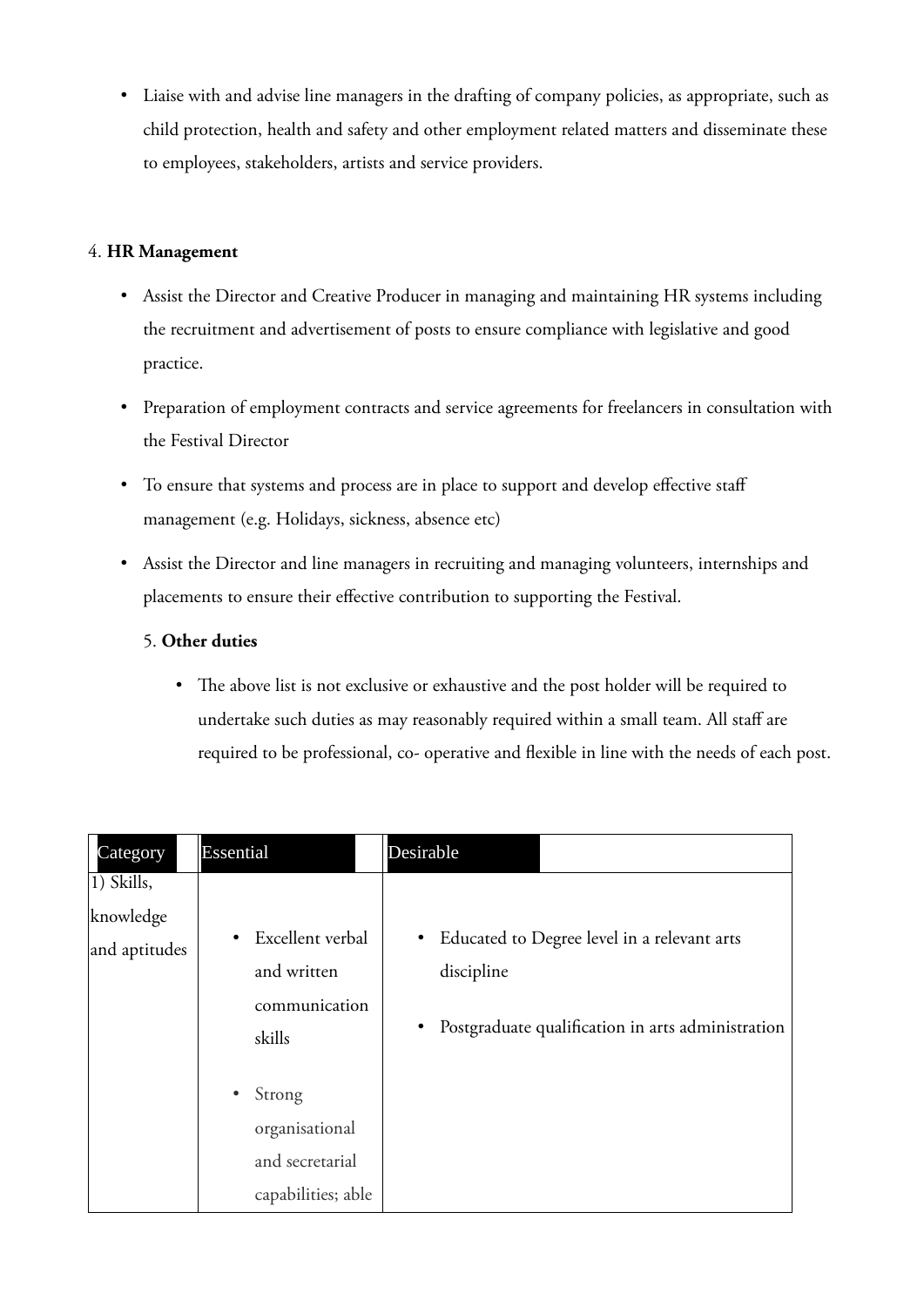| to multi-task                         |  |
|---------------------------------------|--|
| effectively.                          |  |
|                                       |  |
| Excellent IT<br>$\bullet$             |  |
| skills including                      |  |
| work with                             |  |
| database                              |  |
| packages,                             |  |
| Microsoft Excel                       |  |
| & Word                                |  |
|                                       |  |
| Excellent<br>$\bullet$                |  |
| communications                        |  |
| and time                              |  |
| management                            |  |
| skills                                |  |
|                                       |  |
| Excellent team<br>$\bullet$           |  |
| working skills                        |  |
| Ability to work<br>$\bullet$          |  |
| as part of a small                    |  |
|                                       |  |
| team                                  |  |
| · Well organised                      |  |
| and able to                           |  |
| prioritise                            |  |
|                                       |  |
| $\boxtimes$ Good working<br>$\bullet$ |  |
| knowledge of                          |  |
| essential financial                   |  |
| procedures                            |  |
|                                       |  |
| Excellent<br>$\bullet$                |  |
| attention to                          |  |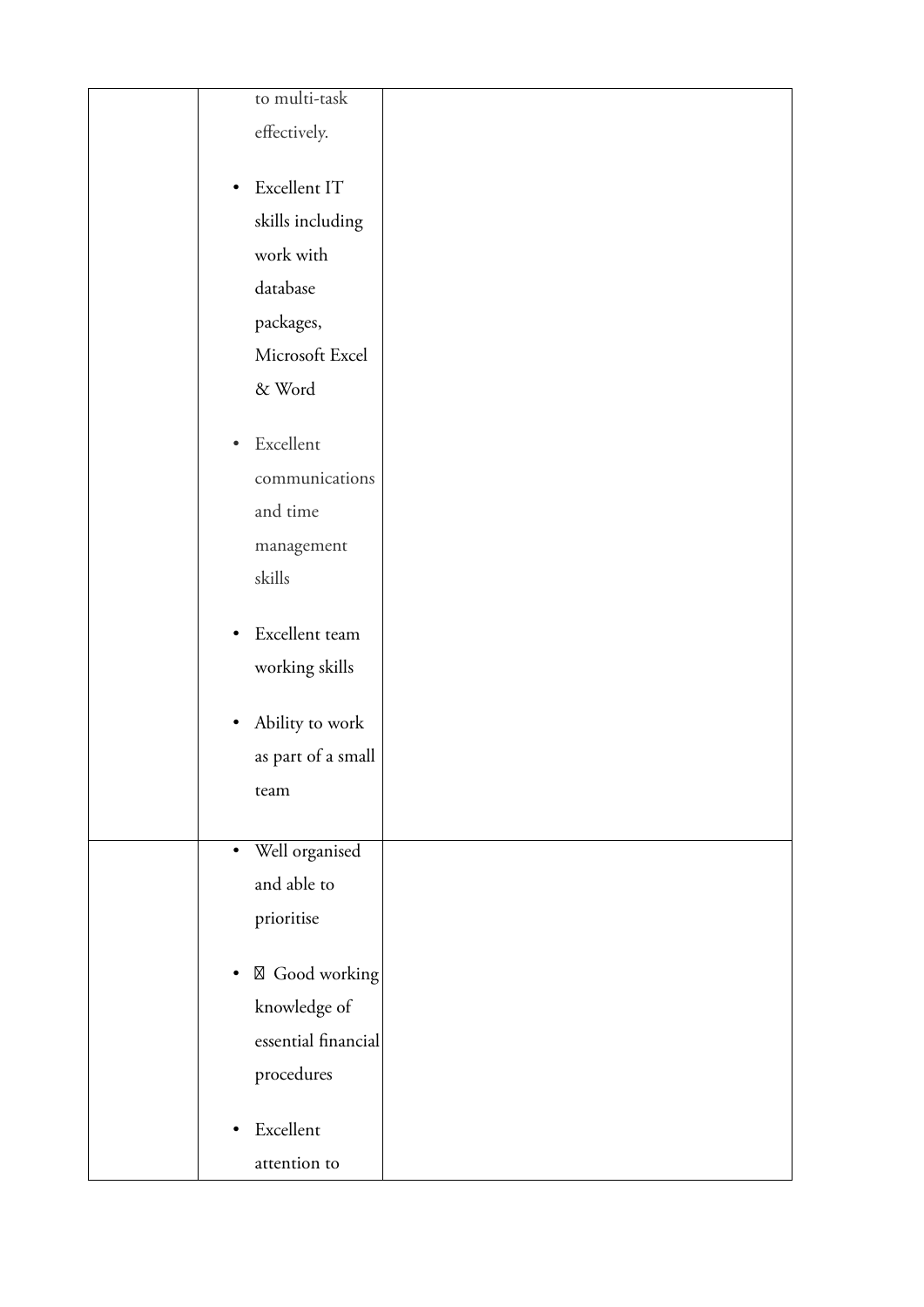| Experience in an<br>administrative<br>role in arts and<br>culture.<br>Experience and<br>knowledge of<br>more than one<br>artform,<br>including drama,<br>dance, classical<br>and world music<br>and literature.<br>Working<br>knowledge of<br>2) Experience<br>funding<br>institutions in<br>the arts and<br>cultural sector<br>Experience of<br>managing<br>finances; payroll,<br>income +<br>expenditure,<br>raising purchase<br>orders and<br>invoicing in line<br>with the | detail         |                                                                                                  |
|--------------------------------------------------------------------------------------------------------------------------------------------------------------------------------------------------------------------------------------------------------------------------------------------------------------------------------------------------------------------------------------------------------------------------------------------------------------------------------|----------------|--------------------------------------------------------------------------------------------------|
|                                                                                                                                                                                                                                                                                                                                                                                                                                                                                |                |                                                                                                  |
|                                                                                                                                                                                                                                                                                                                                                                                                                                                                                |                |                                                                                                  |
|                                                                                                                                                                                                                                                                                                                                                                                                                                                                                |                |                                                                                                  |
|                                                                                                                                                                                                                                                                                                                                                                                                                                                                                |                |                                                                                                  |
|                                                                                                                                                                                                                                                                                                                                                                                                                                                                                |                |                                                                                                  |
| financial                                                                                                                                                                                                                                                                                                                                                                                                                                                                      | organisation's | Experience of working in an arts festival context<br>Experience of event planning and management |